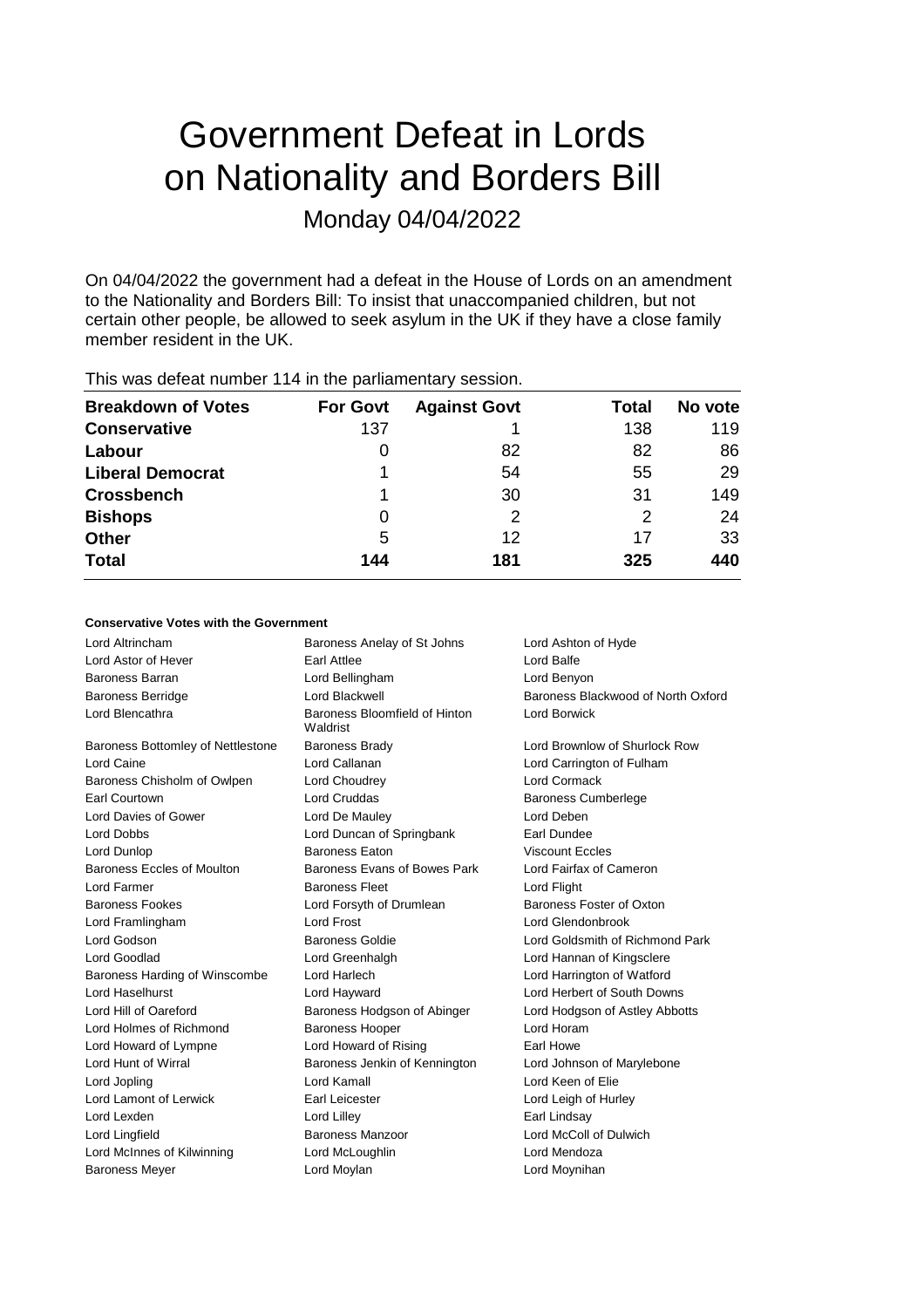Baroness Neville-Jones Baroness Neville-Rolfe Baroness Newlove Baroness Noakes Lord Norton of Louth Lord Offord of Garvel Lord Parkinson of Whitley Bay Lord Patten **Baroness Penn** Lord Pickles **Baroness Pidding Lord Polak** Lord Polak Lord Popat **Lord Porter of Spalding Lord Price** Lord Randall of Uxbridge Lord Ranger Lord Ribeiro Lord Risby **Lord Robathan** Baroness Sanderson of Welton **Baroness** Sanderson of Welton Lord Sandhurst **Lord Sassoon** Baroness Scott of Bybrook Baroness Seccombe Lord Sheikh Lord Sherbourne of Didsbury Lord Shinkwin **Lord Smith of Hindhead** Baroness Stedman-Scott Lord Stewart of Dirleton **Baroness Stowell of Beeston** Baroness Sugg Lord Taylor of Holbeach Lord Trefgarne Viscount Trenchard Lord Tugendhat Lord Udny-Lister Baroness Vere of Norbiton Baroness Verma Lord Wakeham Lord Wei Lord Wharton of Yarm **Lord Willetts** Baroness Williams of Trafford **Lord Williams** Corresponding to the Baroness Williams of Trafford Lord Wolfson of Tredegar Lord Young of Cookham

### **Conservative Votes against the Government**

Baroness Warsi

### **Labour Votes with the Government**

## **Labour Votes against the Government**

Lord Bassam of Brighton **Baroness Blake of Leeds** Baroness Blower Lord Blunkett **Lord Boateng** Lord Boateng Lord Bradley Lord Browne of Ladyton Lord Campbell-Savours Lord Cashman Baroness Chakrabarti Viscount Chandos Baroness Chapman of Darlington Lord Clark of Windermere **Lord Coaker Lord Coaker Baroness Cohen of Pimlico** Lord Collins of Highbury **Baroness Corston** Corston Lord Davidson of Glen Clova Lord Davies of Brixton Baroness Donaghy Baroness Drake Lord Dubs Lord Eatwell Lord Foulkes of Cumnock Baroness Golding Lord Grantchester Lord Griffiths of Burry Port Lord Grocott **Lord Hacking Lord Hain** Viscount Hanworth Lord Harris of Haringey Baroness Hayman of Ullock Baroness Hayter of Kentish Town Baroness Healy of Primrose Hill Lord Howarth of Newport Lord Hunt of Kings Heath Lord Jones Lord Kennedy of Southwark Lord Khan of Burnley Baroness Lawrence of Clarendon Lord Layard Lord Lennie **Baroness Lister of Burtersett** Baroness Mallalieu Baroness McIntosh of Hudnall Lord McNicol of West Kilbride Baroness Merron Lord Morgan Lord Murphy of Torfaen Baroness Nye Baroness Osamor Lord Ponsonby of Shulbrede Baroness Primarolo Baroness Ramsay of Cartvale Lord Reid of Cardowan Baroness Ritchie of Downpatrick Lord Rooker Lord Rosser Baroness Sherlock Lord Sikka Baroness Smith of Basildon Lord Snape Viscount Stansgate Lord Stevenson of Balmacara Lord Touhig Lord Triesman **Lord Tunnicliffe** Lord Tunnicliffe Lord Turnberg Lord Watson of Invergowrie **Lord Watts Conducts** Baroness Wheeler Baroness Wilcox of Newport Lord Wood of Anfield Baroness Young of Old Scone Lord Young of Norwood Green

Baroness Armstrong of Hill Top Lord Bach

Lord Maxton Lord McAvoy Lord McConnell of Glenscorrodale

### **Liberal Democrat Votes with the Government** Lord Jones of Cheltenham

**Liberal Democrat Votes against the Government** Lord Addington **Lord Allan of Hallam** Baroness Bakewell of Hardington

Baroness Barker Baroness Bowles of Berkhamsted Baroness Brinton Lord Bruce of Bennachie **Baroness Burt of Solihull** Lord Campbell of Pittenweem Lord Clement-Jones Lord Dholakia Lord Foster of Bath Lord Fox Baroness Garden of Frognal Lord German

Mandeville